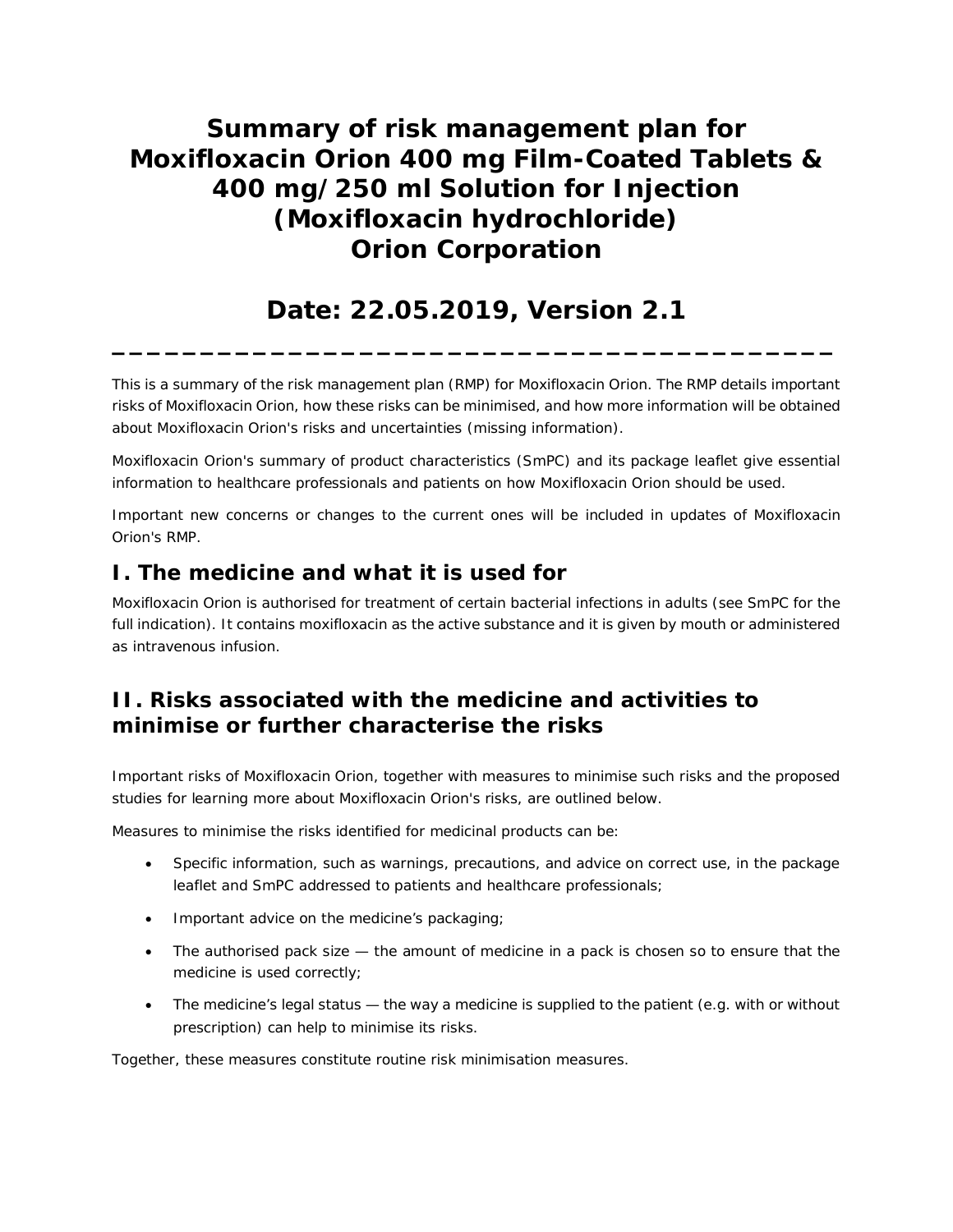In addition to these measures, information about adverse reactions is collected continuously and regularly analysed so that immediate action can be taken as necessary. These measures constitute *routine pharmacovigilance activities*.

If important information that may affect the safe use of Moxifloxacin Orion is not yet available, it is listed under 'missing information' below.

#### **II.A List of important risks and missing information**

Important risks of Moxifloxacin Orion are risks that need special risk management activities to further investigate or minimise the risk, so that the medicinal product can be safely taken. Important risks can be regarded as identified or potential. Identified risks are concerns for which there is sufficient proof of a link with the use of moxifloxacin. Potential risks are concerns for which an association with the use of this medicine is possible based on available data, but this association has not been established yet and needs further evaluation. Missing information refers to information on the safety of the medicinal product that is currently missing and needs to be collected (e.g. on the long-term use of the medicine);

| List of important risks and missing information |                                                                                                                                                                  |  |
|-------------------------------------------------|------------------------------------------------------------------------------------------------------------------------------------------------------------------|--|
| Important identified risks                      | Long-lasting, disabling and potentially permanent side<br>effects involving tendons, muscles, joints and the nervous<br>system<br>Aortic aneurysm and dissection |  |
| Important potential risks                       | None identified                                                                                                                                                  |  |
| Missing information                             | None identified                                                                                                                                                  |  |

#### **II.B Summary of important risks**

The safety information in the proposed Product Information is aligned to the reference medicinal product.

| Important identified risk: Long-lasting, disabling and potentially permanent side effects<br>involving tendons, muscles, joints and the nervous system |                                                                                                                                                                                                                                                                                                                                                                 |  |
|--------------------------------------------------------------------------------------------------------------------------------------------------------|-----------------------------------------------------------------------------------------------------------------------------------------------------------------------------------------------------------------------------------------------------------------------------------------------------------------------------------------------------------------|--|
| Evidence for linking the risk to<br>the medicine                                                                                                       | Post-marketing spontaneous and literature data together with non-<br>clinical and clinical information related to the possible underlying<br>mechanisms of long-lasting, disabling and potentially permanent<br>adverse drug reactions (ADRs) provide evidence to support causal<br>relationship between the fluoroquinolones and potentially disabling<br>ADR. |  |
| Risk factors and risk groups                                                                                                                           | Very rare cases of prolonged (continuing months or years),<br>disabling and potentially irreversible serious adverse drug<br>reactions affecting different, sometimes multiple, body systems                                                                                                                                                                    |  |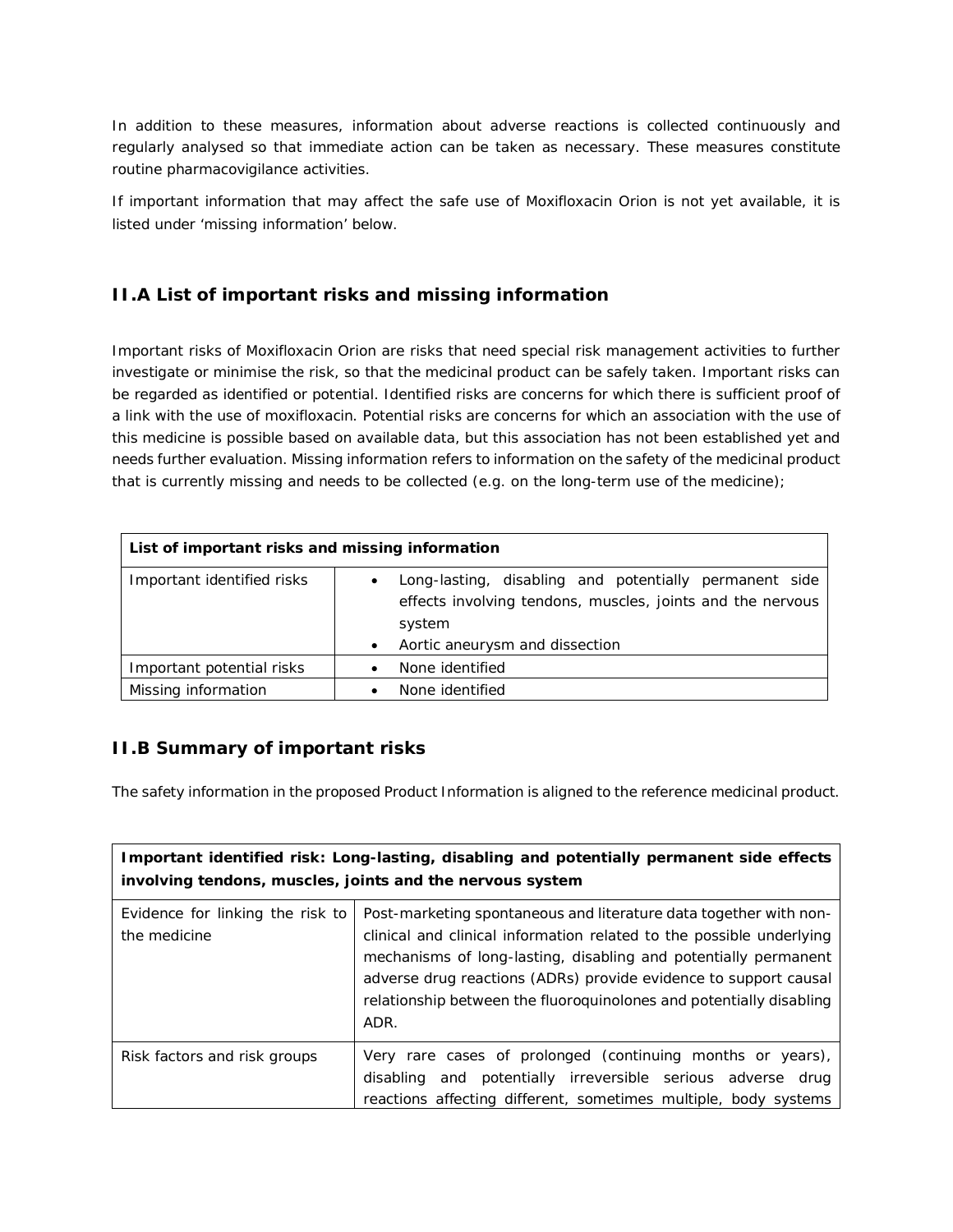|                                 | (musculoskeletal, nervous, psychiatric and senses) have been<br>reported in patients receiving quinolones and fluoroquinolones<br>irrespective of their age and pre-existing risk factors.<br>The risk of tendinitis and tendon rupture is increased in older<br>patients, patients with renal impairment, patients with solid organ<br>transplants, and those treated concurrently with corticosteroids. |
|---------------------------------|-----------------------------------------------------------------------------------------------------------------------------------------------------------------------------------------------------------------------------------------------------------------------------------------------------------------------------------------------------------------------------------------------------------|
| Risk minimisation measures      | <b>Routine risk minimisation measures:</b>                                                                                                                                                                                                                                                                                                                                                                |
|                                 | Information given in SmPC sections 4.3, 4.4 and 4.8 and PL<br>sections 2 and 4.                                                                                                                                                                                                                                                                                                                           |
|                                 | Additional risk minimisation measures:                                                                                                                                                                                                                                                                                                                                                                    |
|                                 | Direct Healthcare Professional Communication letter to increase<br>the awareness on the risk of long-term, persistent, potentially<br>irreversible adverse drug reactions and the associated changes to<br>the product information.                                                                                                                                                                       |
| Additional<br>pharmacovigilance | Additional pharmacovigilance activities:                                                                                                                                                                                                                                                                                                                                                                  |
| activities                      | Not applicable.                                                                                                                                                                                                                                                                                                                                                                                           |

| Important identified risk: Aortic aneurysm and dissection |                                                                                                                                                                                                                                                                                                                                       |  |
|-----------------------------------------------------------|---------------------------------------------------------------------------------------------------------------------------------------------------------------------------------------------------------------------------------------------------------------------------------------------------------------------------------------|--|
|                                                           |                                                                                                                                                                                                                                                                                                                                       |  |
| Evidence for linking the risk to<br>the medicine          | Data from epidemiologic and non-clinical studies indicate an<br>increased risk of aortic aneurysm and dissection after treatment<br>with fluoroquinolones.                                                                                                                                                                            |  |
| Risk factors and risk groups                              | <b>Conditions predisposing to aortic aneurysm and dissection include</b><br><u>a family history of aneurysm disease, pre-existing aortic aneurysm</u><br>or aortic dissection, Marfan syndrome, vascular Ehlers-Danlos<br>syndrome, Takayasu arteritis, giant cell arteritis, Behçet's disease,<br>hypertension, and atherosclerosis. |  |
| Risk minimisation measures                                | Routine risk minimisation measures:<br>Information given in SmPC section 4.4. and PL section 2.<br>Additional risk minimisation measures:<br>None.                                                                                                                                                                                    |  |